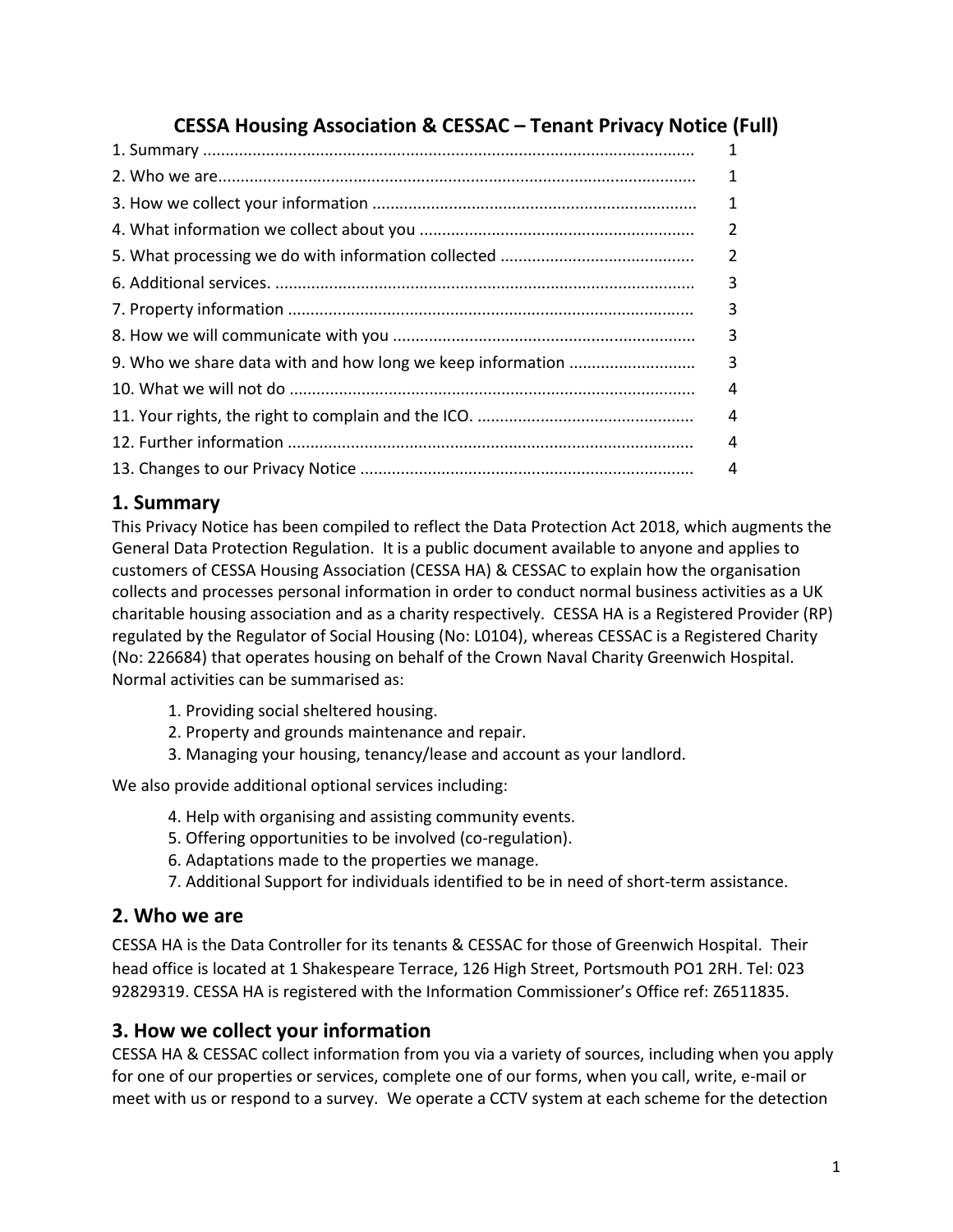and deterrence of crime, which operates continuously and recordings are held for one month. From time to time we may operate CCTV / sound recording and / or use photography to capture evidence of breach of tenancy, alleged anti-social behaviour or crime. We may also take photographs at our events, at our properties and in our communities to use for general marketing and publicity. However, photographs of individuals will only be used for those purposes with their consent. We may receive information about you from third parties including:

- Your council or benefits office relating to your housing.
- Police, welfare or support organisations, dealing with you including information provided by NHS or Adult Social Care professionals with your agreement..
- Councillors, MPs or other representatives acting on your behalf/instruction.
- Family members (NOK or other with power of Attorney).

### **4. What information we collect about you**

The information we require from you, the tenant(s) includes:

- Full name (and proof of your identity / photo ID).
- Date of birth.
- National Insurance number (your unique identifier).
- Contact details (phone, e-mail or correspondence address).
- Details of next of kin and / or anyone authorised to act on your behalf if applicable.
- Basic details (name and DOB) of all household residents.
- Proof of housing eligibility (Right to Rent), any interest or equity in other property.
- Military service and dates of you or relevant relative.
- Other personal information that will vary on a case by case basis to help us to provide you with support or resolve breach of tenancy, alleged anti-social behaviour or fraud.

The information we may collect from you includes Disabilities or vulnerabilities, which we use to tailor our service to better meet your particular circumstances and needs. We may use this information for safeguarding of staff. If you do not provide this information then we may not be able to provide all our services to you, and ultimately you may not be able to hold a tenancy with us. We will also be told about payments you make to us and we may receive information from others about you, e.g. in the event of complaints or alleged breaches of your tenancy.

## **5. What processing we do with information collected**

The information we require from you is used to manage your tenancy with CESSA HA & CESSAC. Please read your Tenancy Agreement carefully for specific details as 'performance of an Agreement' is usually the legal basis for processing your information and carrying out our activities. The processing activities we conduct can be summarised as:

- Managing your account charges and payments, including arrears.
- Managing the repairs, maintenance and adaptations of our properties.
- Managing the provision of our support service available for your use should it be required.
- Ensuring tenancy (or contract) conditions are complied with, such as dealing with antisocial behaviour or fraud.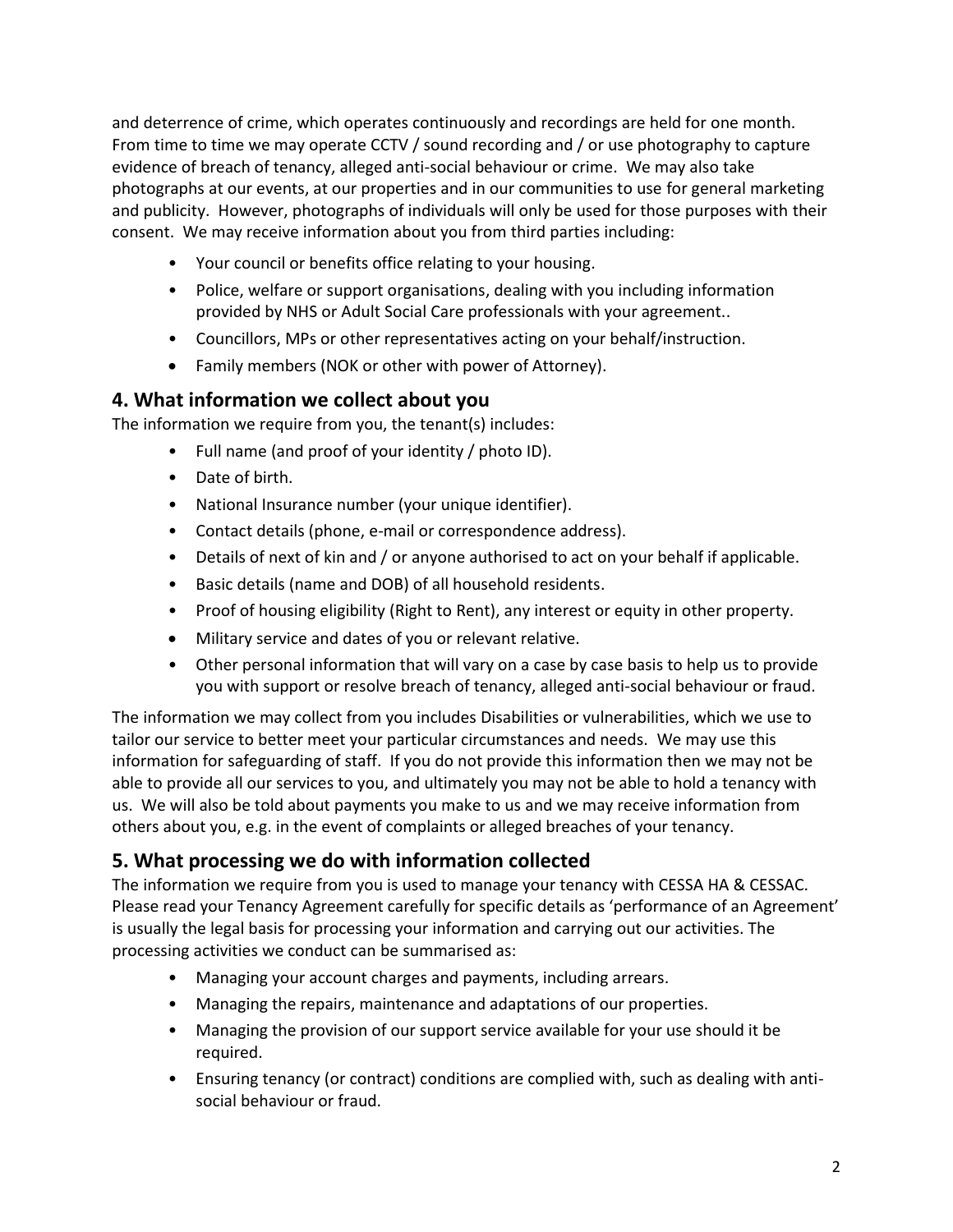• Complying with relevant legislation and regulation. CESSA HA & CESSAC conducts research and statistical analysis to help improve our business processes and the services offered to our customers, as well as to evaluate our performance against other benchmarks. When possible, statistical information is anonymised or pseudonymised.

CESSA HA & CESSAC conducts surveys regularly and periodically relating to our services in order to gauge satisfaction and make improvements based on feedback.

Security. CESSA HA & CESSAC operate a range of information and communications systems and technologies for efficient operation of the business. Personal information is stored and managed within those systems, which are maintained to achieve a high level of Confidentiality, Integrity and Availability (CIA) including following best practice cyber security standards.

We hold information in IT systems which may be copied for testing, backup, archiving and disaster recovery purposes. All data is held within the UK.

# **6. Additional services**

CESSA HA & CESSAC conducts a number of additional voluntary services including help with organising community events, adapting the property you live in and gathering information to improve our services. For these voluntary services, where your personal information is needed, we will always notify you about the service being offered, explain the service and obtain your consent to proceed, usually by way of a sign up / consent form for that service. For the additional voluntary services, much of the information contained in our Privacy Notice is still relevant, such as details about CESSA HA & CESSAC as the Data Controller and the rights you have under the legislation, including the right to withdraw your consent and the right to complain.

# **7. Property information**

Much of the data we use relates to our properties and their maintenance and repair. We do not consider property information used in conjunction with the property address to be your personal information. For example, the age of the kitchen, results from a building survey, planning to replace windows or a repair to a tap. We are usually happy to provide you with answers to questions you may have about the property you are living in and work done to it. As soon as your name, contact details or other personal information is used in conjunction with property information, such as to complete a property repair visit, then this is treated as personal information.

## **8. How we will communicate with you**

CESSA HA & CESSAC needs to communicate with tenants and this will usually be in writing, telephone or verbally during tenant meetings. Our tenants receive our newsletter and Annual Report with information about what is going on within the organisation. We are required by our regulator to keep our tenants informed and to offer opportunities for involvement. We will only discuss or communicate your tenancy with those named on the agreement or those authorised (temporarily or permanently) by you. You can authorise someone temporarily verbally over the phone or permanently in writing.

## **9. Who we share data with and how long we keep information**

CESSA HA & CESSAC share limited personal data with our contractors who are carrying out services on our behalf. Our contractors are required to comply with the law and our own Data Processing